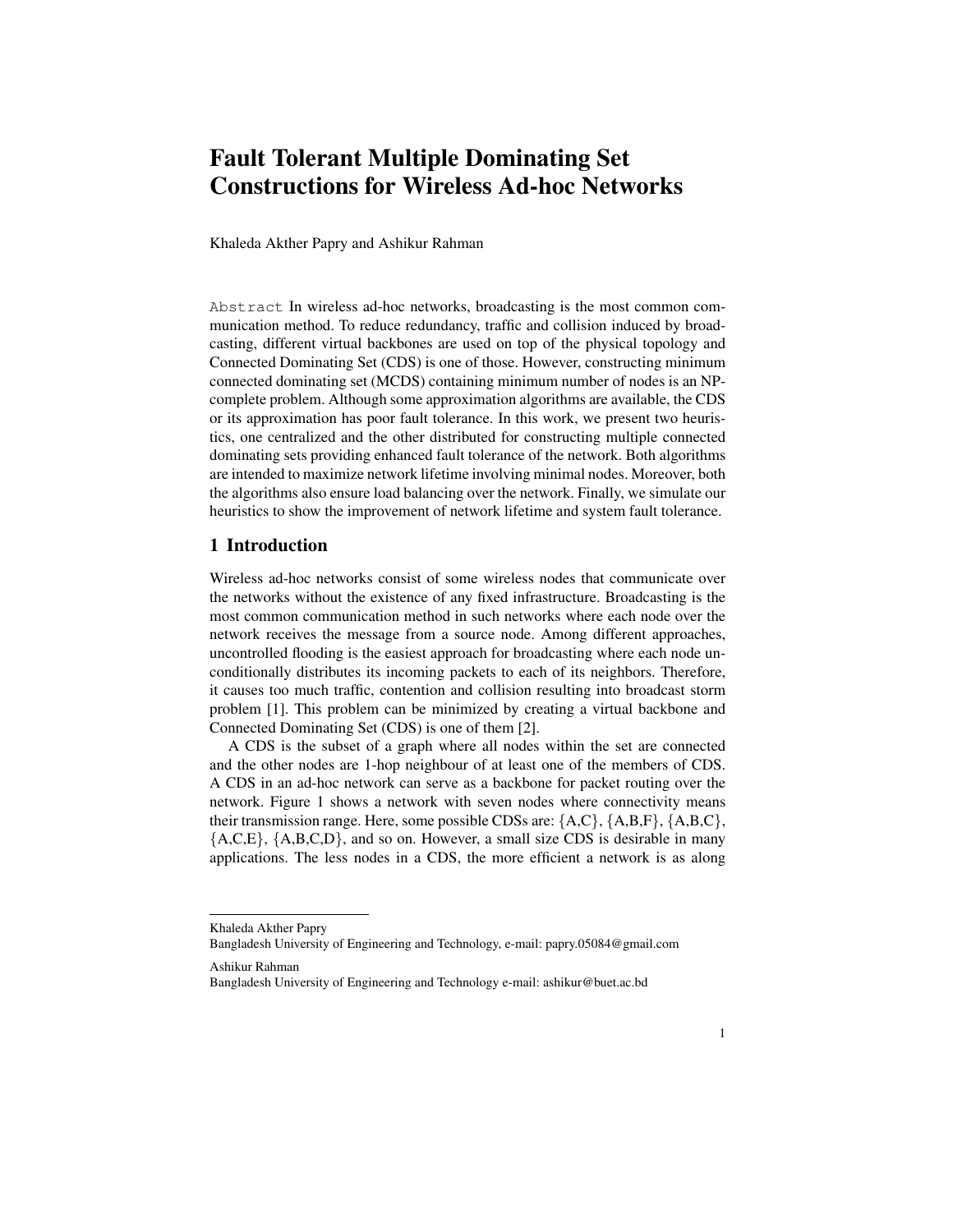with routing redundancy, the number of forwarding packets are also decreased. For example, {A,C} is the most desirable CDS for the graph.



Fig. 1: A random ad-hoc network topology with 7 nodes

A CDS with minimum number of nodes is called minimum connected dominating set (MCDS). However, finding an MCDS is an NP-complete problem [3]. Different heuristics have already been proposed in this regard. Moreover, nodes are usually battery operated. Therefore, load balancing among the nodes ensure proper utilisation of energy over the network and increase network lifetime as well. Another serious issue is fault tolerance ability of a network. There may contain some nodes in a network which may fail to forward packets or communicate due to power failures or other errors. If there is a backup CDS for routing, the system might work properly again which is another prominent research area in recent years.

In this paper, we aim to find out multiple minimum connected dominating sets (MMCDS) using minimal nodes to make system more fault tolerant and to increase the network longevity both for centralized and distributed algorithms. In our both algorithm, we allow some minimum overlaps when fully disjoint sets are not possible to generate. Moreover, we can apply our algorithm in both static and dynamic scenario, just making some little changes.

The main contributions of this work are enumerated below:

- 1. We develop a centralized and a distributed approach for MMCDS construction using overlapping boundary *K*.
- 2. Finally, we validate the algorithms using simulation results, and compare the performance of the two algorithms with existing state-of-the-art algorithms.

## 2 Related Work

Many broadcasting algorithms have been proposed over the decades to overcome the broadcast storm problem. Lim and Kim provide a new flooding methods [4] for efficient broadcasting named dominant pruning. In dominant pruning algorithm, each node uses its 2-hop neighbor information to reduce redundant transmissions. To reduce broadcast redundancy in ad-hoc wireless networks, Lou and Wu [5] proposed two improved algorithms based on dominant pruning. Rahman et al. proposed enhanced dominant pruning based [6] and partial dominant pruning based [7] broadcasting in untrusted ad-hoc wireless networks.

Ephremides et al. [8] first proposed the idea of using a CDS as virtual backbone for broadcasting. Butenko et al. [9, 2] proposed both distributed and centralized greedy algorithms for constructing minimum CDS (MCDS). In paper [10], the authors propose a greedy algorithm for MCDS in unit-disk graphs based on Maximal Independent Set (MIS) which has been used in 3D heterogeneous network [11] later.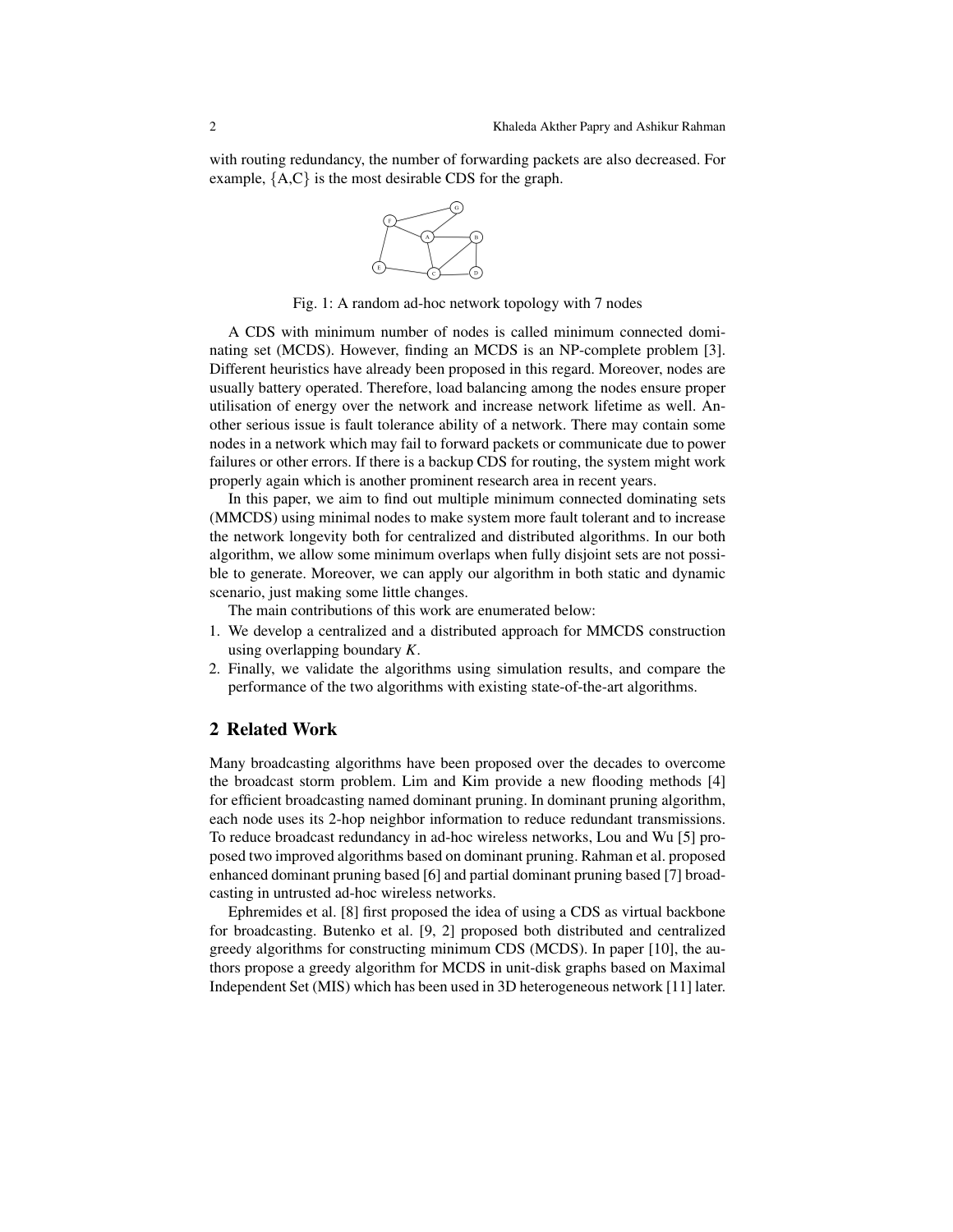Fault tolerance is one of the major issues in broadcasting algorithm. A lot of researches have already been performed for fault tolerant mechanism for broadcasting in ad-hoc networks. Papers [12, 13] provide fault tolerant CDS models as k-connected m- dominating set where the CDS is k-connected, and each node not in CDS is dominated (adjacent) by at least m nodes in CDS. However, to achieve this mechanism, each node must be connected with at least m nodes, where  $m > k$ . The idea of connected minimum secure dominating sets has been first proposed by Barnett et al. in [14]. However, this works in cylindrical or toroidal grid networks only. In [15, 16], the authors derive multiple set covers for directional sensor networks which is a special case of wireless ad-hoc networks.

None of all the above algorithms have considered fault tolerance and network longevity jointly for wireless ad-hoc networks which is our main focus in this paper.

## 3 Preliminaries

Here, we discuss network model and some definitions used throughout the paper.

## *3.1 Network Model*

A wireless ad-hoc network can be represented as a graph like a wired network. We represent the connectivity between two nodes of a network if they are within transmission range. We represent the ad-hoc network with a graph  $G(V, E)$  using the idea of unit disk graphs. Figure 1 represents a wireless ad-hoc network with seven nodes with similar transmission range.

## *3.2 Important definitions*

- Multiple MCDS (MMCDS): MMCDS refers to generating different possible MCDSs from a network. As fully disjoint sets might not be achieved always, here we consider overlapping up to a certain amount denoted as *K* which refers to the boundary value of a node's presence in multiple sets.
- Overlapping Boundary (K): For creating multiple MCDSs (MMCDSs), we consider overlapping among sets bounded by *K*. The parameter denotes that no node can participate in MCDSs more than this given upper bound value. For example, if *K* is 2, then a node can be present up to two MCDSs among MMCDSs.
- Cardinality (*C*): It is the measure of participation in different CDS of node *i*. For each node the value is bounded by *K*, that means  $C_i \leq K$ .
- Dominant Pruning: For distributed system, we use the procedure of creating the forwarding list followed by dominant pruning [4]. Suppose, *u* sends a message to *v*. Now, *v* will create its forwarding list from it's one-hop neighbor  $B<sub>v</sub>$  that are not in  $N(u)$ . For constructing the new forwarding list, node  $v$  needs all uncovered two-hop neighbours  $U_v$ . Node *v* selects nodes from  $B_v$  to cover all the nodes in  $U_v$  and added to forward list  $F_v$ . To create  $(F_v)$ , we calculate  $U_v$  and  $B_v$  from the following formulas [4]:

 $U_v = N(N(v)) - N(v) - N(u)$  and  $B_v = N(v) - N(u)$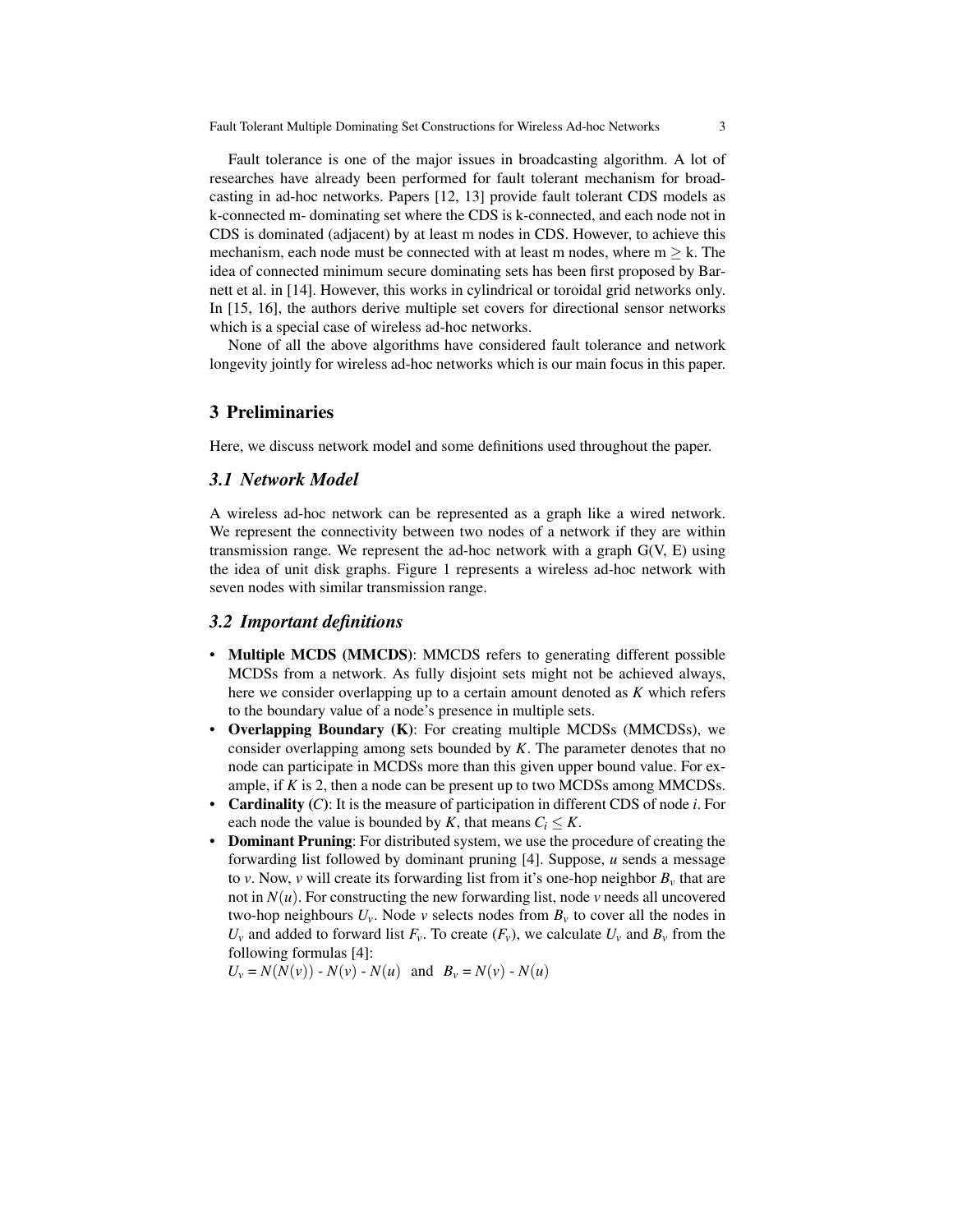4 Khaleda Akther Papry and Ashikur Rahman



Fig. 2: Basic Greedy Centralized Construction of MCDS (a) ∼ (c) and multiple MCDS construction (d)  $\sim$  (h)

## 4 Multiple Minimum Connected Dominating Sets (MMCDSs)

In this section, we represent our both centralized and distributed multiple connected dominating sets (MMCDSs) constructions respectively.

## *4.1 Centralized Algorithm for MMCDSs*

In this approach, we run a centralized greedy algorithm to generate multiple CDSs with minimum nodes and minimum overlaps (up to  $K$ ). It follows the basic MCDS construction [2] at each iteration. After a complete iteration a CDS is constructed with minimum nodes. In the next generation of MCDS, the algorithm tries to select nodes from minimum cardinality (unused nodes of the previous iterations). If there is no new node, it can select a previously used node up to K times which is its maximum cardinality. The process continues until no new sets can be generated. After the generation of each CDS set, another optimization algorithm is run to remove redundant nodes from the set. Figure 2 represents how our algorithm works. We keep the overlapping boundary value K=2. We can see that 2 (a)  $\sim$  (c) constructs the first MCDS. Then all the nodes are initialized again except their cardinality values ( 2 (d)). Another new set is generated by node F, A and B (2 (e)  $\sim$  (f)). At third iteration  $(2 (g) \sim (h))$ , C,E, F constructs a new set although node D was selected first. D is discarded using optimization function as redundant node.

The centralized algorithm of MMCDSs is shown in Algorithm 1. Initially, we provide a graph representation of the network *G*(*V*,*E*) and overlap limit *K*. The outer loop (line 3 ∼ 23) generates the desired MMCDSs and runs until no new set is found. The inner loop (lines  $5 \sim 17$ ) creates a single MCDS after a complete iteration. In the inner while loop, a node *s* from *V* (first iteration) or *GraySet* (other iteration) with minimum cardinality and maximum white neighbors is selected (line  $6 \sim 10$ ). The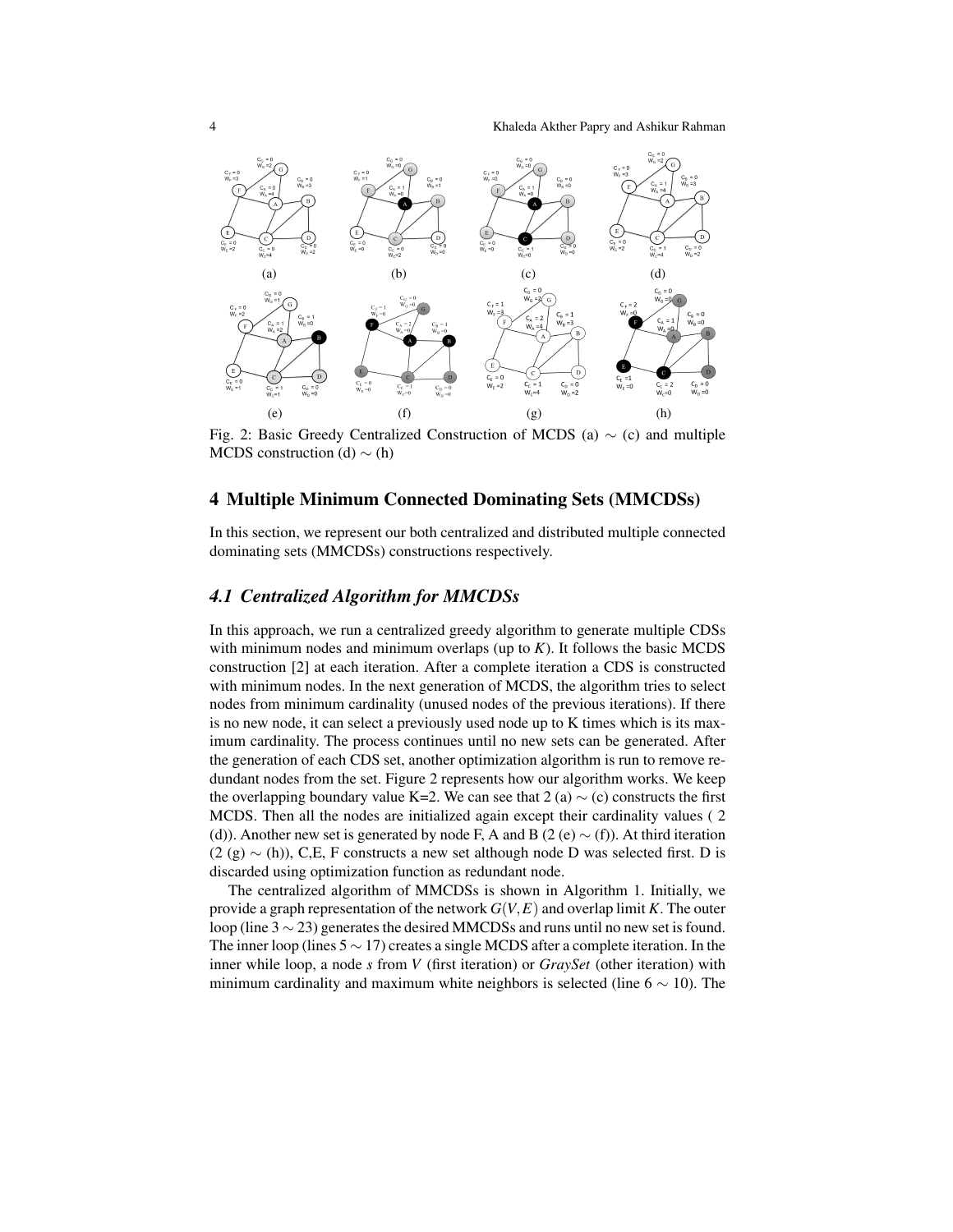selected node is added to*CDS* set and this procedure runs until *W hiteSet* is empty or no new node can be selected with cardinality less than *K*. After a complete iteration, the set is optimized by removing redundant nodes using optimization algorithm in [16], if there is any and added it to  $CDS_n$  set (line 20). If there is any redundant nodes in *CDS* that is not in *CDSn*, then its cardinality is decremented by 1, as the node is not really used in the set (line 21). The value of *n* is incremented after a successful creation of CDS.

Algorithm 1 Centralized Multiple Dominating Sets construction Algorithm

```
Require: G(V, E), KEnsure: A Set of MCDSs CDS
1: CDS = \emptyset \dots \leftarrow 02: Set C_i \leftarrow 0, for all i \in V3: while a new set can be generated do
 4: CDS = \emptyset, WhiteSet = V, GraySet = \emptyset5: while WhiteSet \neq Null do
6: if CDS == \emptyset then
7: Find the node s \in V with maximum W_s and minimum C_s8: else
9: Find the node s \in GraySet with maximum W_s and minimum C_s<br>10: end if
           end if
11: if C_s < K and W_s > 0 then
12: CDS = CDS \cup \{s\}, C_s = C_s + 1<br>13: GraySet = GraySet \cup N(s) - \{s\}GraySet = GraySet \cup N(s) - \{s\}, WhiteSet = WhiteSet - N(s) - \{s\}14: end if
15: end while
16: if CDS \neq Null then
17: n = n + 118: Optimize CDS by removing redundant nodes and add to CDSn
19: Update C_k by C_k - 1 for all k \in (CDS - CDS_n)<br>20: end if
        end if
21: end while
```
In this algorithm we have two while loops. The outer while loop generates multiple sets which is  $O(V)$  times in the worst case. The inner while loop generates a single CDS in  $O(V^2)$ . There is an optimization function after the inner while loop and within the outer while loop which also costs  $O(V^2)$  also. Therefore, the total time complexity of our Centralized MMCDS is  $O(V^3)$  times.

## *4.2 Distributed Algorithm for MMCDSs*

In distributed algorithm, for creating multiple MCDSs, we use the dominant prunning based MCDS construction multiple times. Each node tries to contribute to multiple CDS with minimum overlapping over sets assuming that, every node is provided with its 2-hop neighbour information.

Initially, we consider the algorithm for static ad-hoc network and generate multiple forwarding lists for a node receiving packets. Here, a node can be maximum used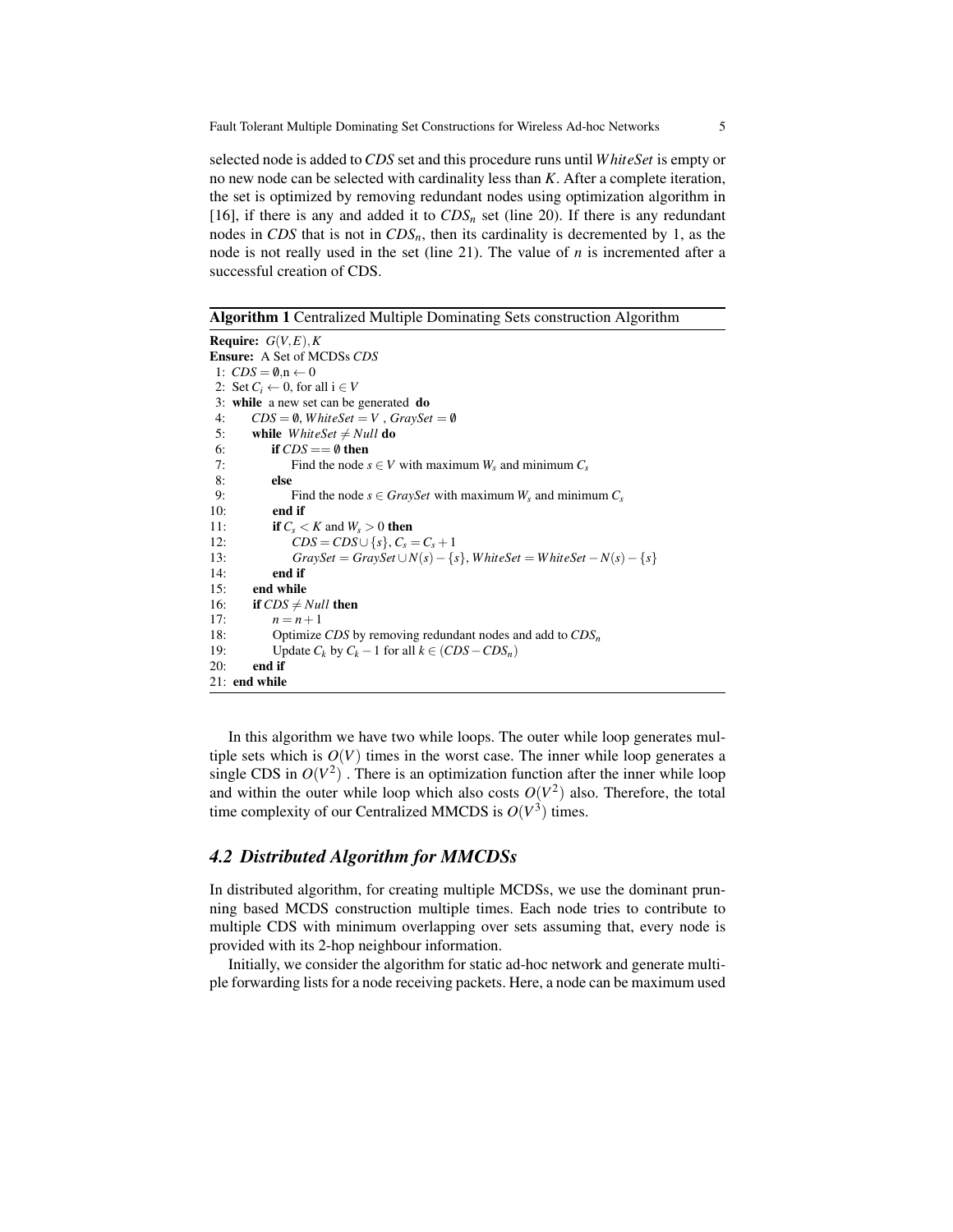6 Khaleda Akther Papry and Ashikur Rahman



Fig. 3: Basic Greedy Distributed Forwarding List Construction of MCDS (a)  $\sim$  (b) and multiple MCDS (c)  $\sim$  (d) constructions for static scenario

up to *K* forwarding lists as like the centralized one. For this algorithm, a node from its one-hop neighbor list is selected for forwarding that has minimum cardinality and maximum number of node coverage of its uncovered two-hop neighbors. The process is repeated until all uncovered two-hop neighbors are covered. To generate multiple sets, the above process is repeated until no new set is generated. Figure 3 represents how node A creates its forwarding lists for static system. Figure  $(3(a))$ illustrates one-hop  $(B_A)$  neighbors and two-hop uncovered neighbors  $(U_A)$  of node A. From *BA*, node C is selected first with maximum white neighbors from *UA*. Here, only C constructs the first forwarding list as it covers all nodes from  $U_A$  (3(b)). As, we aim to create multiple forwarding lists, after first iteration, configuration are initialized as initial values except the cardinality values of  $C(3(c))$ . Again, another new forwarding list (B and F) is created using the same procedure (3(d)  $\sim$  (e)).

For dynamic scenario, as the environment changes,we generate only a set for each time and store last  $K - 1$  used sets. For the next time, it creates its new forwarding list with minimal overlap with last  $K - 1$  sets.

Algorithm 2 represents a set of *n* forward lists  $(F_{vn})$  creation algorithm for static scenario of a node *v*. The outer while loop generates multiple forwarding lists (line 3 ∼ 14). In each iteration it selects node *s* from *B<sup>v</sup>* with minimum cardinality and maximum uncovered 2-hop neighbours (line 4). All neighbors of *s* are discarded from *U*, the cardinality of *s* is incremented by 1, and *s* is added to  $F_{vn}$  (line 6). If it's cardinality reaches to K then it is discarded from  $B_v$  (line 7  $\sim$  8). This procedure runs until there is no node remaining in *U*. Whenever, *U* becomes null, it is again initialized to  $U_\nu$  to create next forwarding list along with necessary changes.

Suppose,  $\Delta$  is the maximum degree of the graph. Hence, the size of  $B_v$  and  $U_v$  can be at most  $\Delta$  and  $\Delta^2$  respectively. Therefore, the run time complexity of creating a forwarding list is  $\Delta^3$ . For static network, multiple forwarding lists could be at most  $\Delta$ . Hence, total time complexity is  $\Delta^4$ . On the other hand, for dynamic scenario, a single set is generated comparing with previous  $K-1$  lists with  $K\Delta^3$  complexity.

## 5 Experiments

Finally, in this section, simulation results of the algorithms and the improvement of system fault tolerance and network life time will be shown in performance metrics.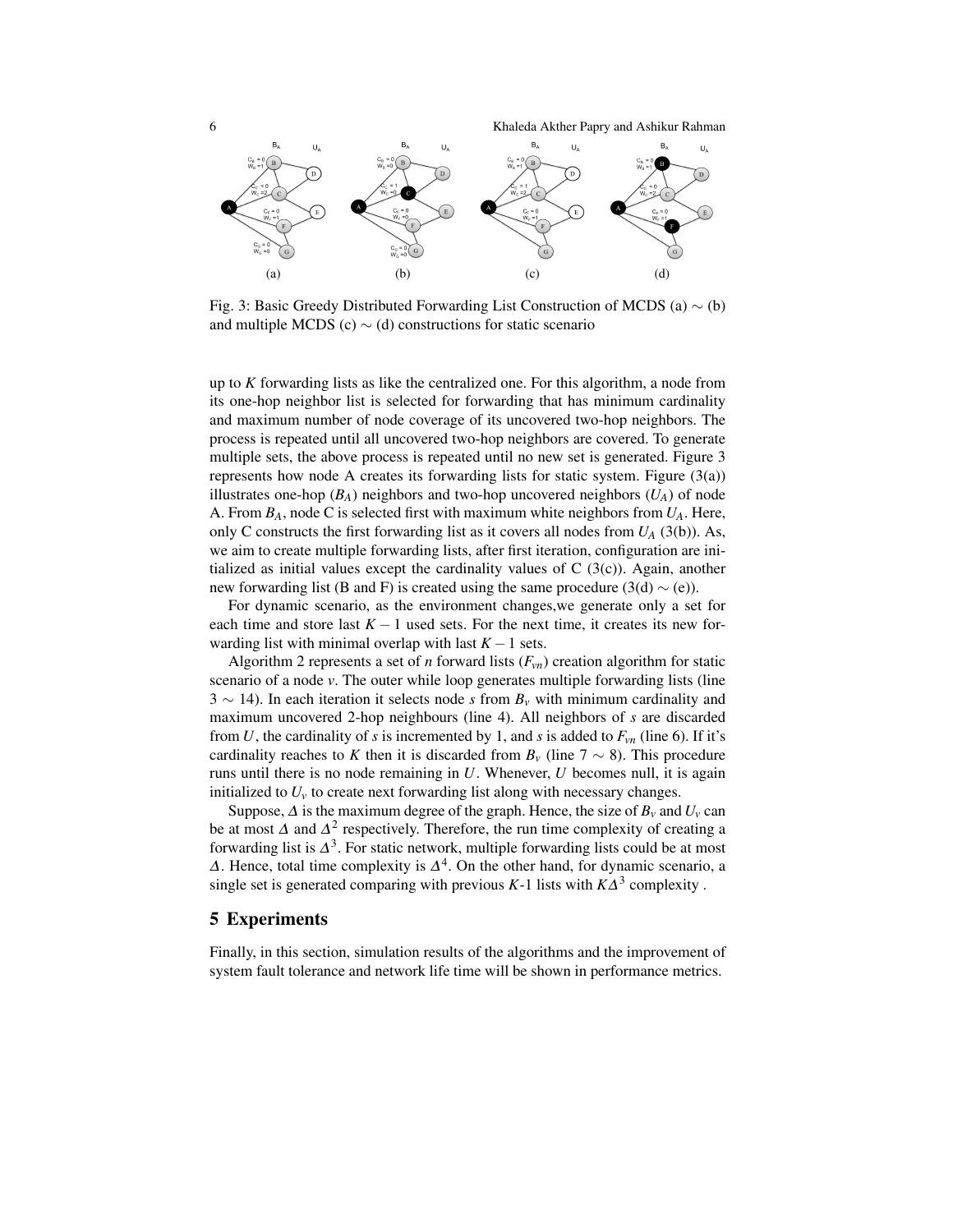Algorithm 2 Forward Lists Creation of a node *v* for Distributed Algorithm

Require: *Bv*,*U<sup>v</sup>* Ensure: A Set of forwarding lists 1:  $F_{v1} = \emptyset, U = U_v, n = 1$ 2: Set  $C_i \leftarrow 0$  for all node  $i \in B_\nu$ 3: while a new set can be generated do 4: Select a node  $s \in B_v$  with minimum *C<sub>s</sub>* and maximum  $N(s) \cap U$ <br>5: **if**  $(N(s) \cap U) > 0$  then if  $(N(s) \cap U) > 0$  then 6:  $F_{vn} = F_{vn} \cup s, U = U - N(s), C_s = C_s + 1$ <br>7: **if**  $C_s = K$  then 7: **if**  $C_s = K$  then<br>8:  $B_v = B_v - s$ 8:  $B_v = B_v - s$ <br>9: **end if** end if 10: end if 11: if *U* is *NULL* then 12:  $U = U_v, n = n + 1, F_{vn} = \emptyset$  $13$  end if 14: end while

# *5.1 Experimental Setup*

We simulate our fault tolerant MMCDS algorithms along with basic MCDS and other algorithms. Here, we consider a network over an area of  $100 \times 100$  units followed by *N* wireless nodes. Initial battery power is kept fixed at 100 unit and transmission range is kept fixed at  $25$  units. Overlapping boundary  $K$  is set 1 to 5 for different simulations. Additionally, to observe the impact of *K* on different performance we vary *K* 1 to 20 values. In our simulations, we vary *N* from 20 to 200 with an increment of 20 to simulate the network performance. We simulate all the algorithms in Java programming language in Netbeans IDE.

## *5.2 Performance Measurements*

Here, we present the performance our algorithms considering number of MM-CDSs evaluation, size of MMCDSs with and without optimization function, average packet passing, network life time and fault tolerance of the network.

### 5.2.1 Multiple MCDSs evaluation

An individual CDS is capable of communicating whole network or keep the network active. However, generating multiple MCDS indicates that the network gets more options to choose for communication. However, generating multiple disjoint CDSs always might not be feasible. Therefore, we allow some overlapping among the CDSs bounded by *K*. If  $K = 1$ , only disjoint CDSs are generated. When  $K = 2$ , we allow any node to be present at maximum two CDSs. Therefore, with the increase of *K*, the number of MCDSs increase also. However, it reaches to a saturated value after a certain value of *K* as no new set can be generated. For simulation, we use *K* = 1 to 20 with a increment of 1 and find out a suitable value of *K* for upper boundary of overlapping among generated MCDSs.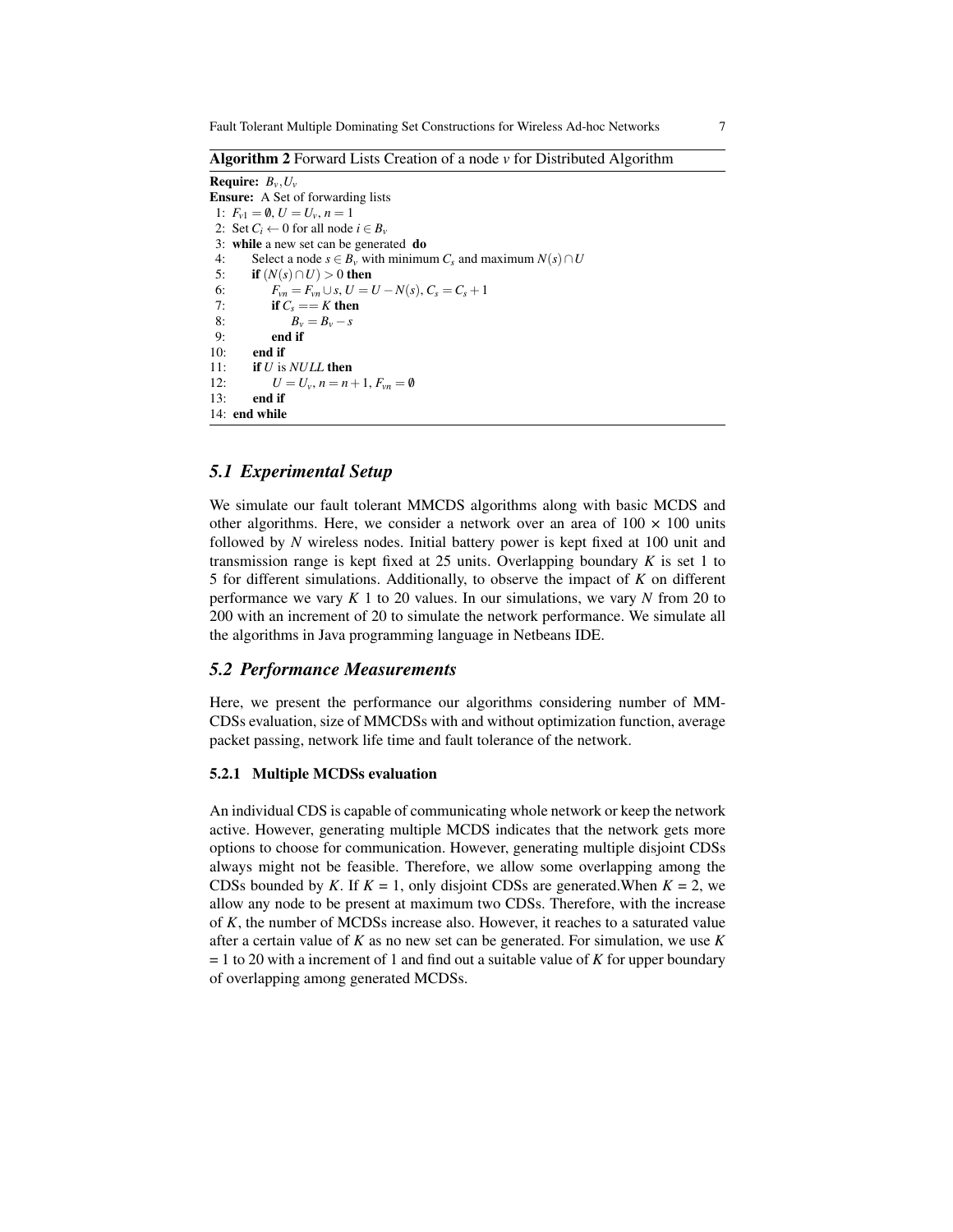#### 5.2.2 Network lifetime

The network lifetime means how long the network remains active. Generating multiple CDSs can increase network longevity by using all the sets in round robin scheduling. For calculating network life time of our algorithm, we assume that all the nodes have similar battery power with *T* time unit. If only a CDS is generated and all the nodes are activated for whole time to communicate over the network, then the lifetime of the network becomes  $NL = T$ . On the other hand, with the increase of the number of CDSs, network lifetime increases also as each CDS is scheduled in different time periods. If there are *n* disjoint CDSs, then the network lifetime of the system becomes,  $NL = nT$  [16]. However, if there exists some overlapping CDSs up to *K* boundary overlap, then network lifetime becomes as follows [16]:

$$
NL = \sum_{i=1}^{n} t_i \qquad \text{where}, \qquad t_i = \frac{T}{\max(C_{ij} : j = 1, 2, ..., ||CDS_i||)} \tag{1}
$$

Here,  $C_{ij}$  is the cardinality of node j in i-th CDS.

#### 5.2.3 Network Fault Tolerance

Fault tolerance of a network can be calculated as up to how many node failures it can tolerate or handle. For example, if any node of the system fails but the network still remains operative , then it has fault tolerance of 1. Moreover, if any two nodes of the system fails and the system still works, it has fault tolerance value of 2. For our system, fault tolerance is very higher than a single MCDS network. If our system generates *n* disjoint sets, then it can tolerate up to *n*-1 node failures. However, as we consider some overlapping up to  $K$ , the fault tolerance value decreases and it depends on total number of sets creation and the overlapping boundary *K*. We calculate fault tolerance  $F$  for the system which satisfies the following equation:

$$
n - \sum_{i=1}^{F} \max(C_i) = 0 \tag{2}
$$

Where,  $C_i$  is cardinality of i-th node failure.

#### 5.2.4 Average Forwarding Nodes

The number of forwarding nodes can be defined as the total number of nodes (forward nodes) who forward or rebroadcast the broadcast packet by adding 1 (for source node). The equation of number of nodes forwarding can be defined as [17]:

 $NFN = Number of nodes forwarding + 1 (source node).$ 

As, our algorithm runs multiple CDSs, we consider average forwarding nodes (AFN) where it is the average of total forwarding nodes (TFN). Suppose, our algorithm runs *n* CDSs in round robin fashion. Hence, The equation can be defined as:

$$
AFN = \frac{TFN}{n}; \qquad \text{where,} \qquad TFN = \sum_{i=1}^{n} NFN_i \tag{3}
$$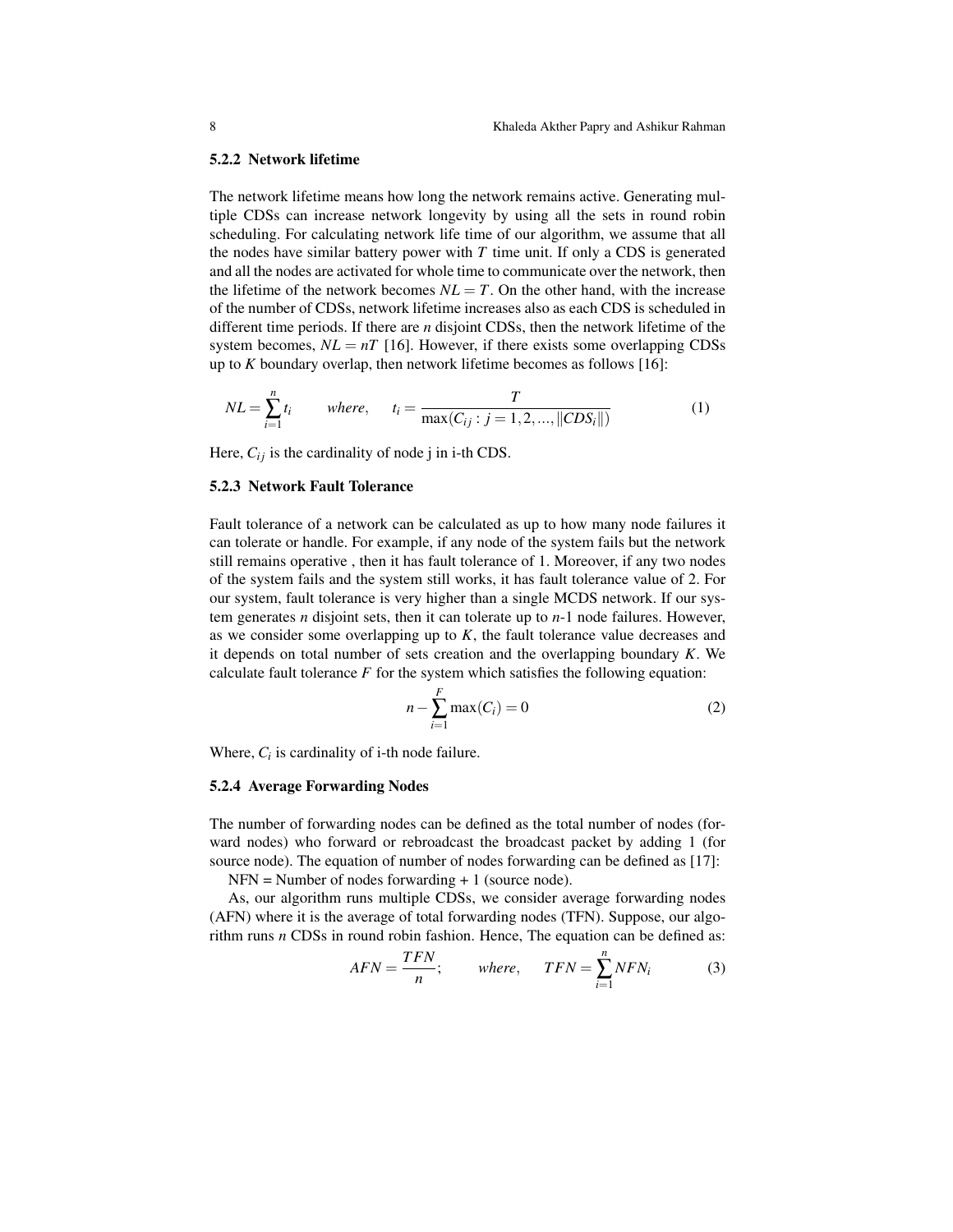## *5.3 Experiment Results*

In this subsection, we present the results of our algorithms based on the performance measurement parameters along with other algorithms.

#### 5.3.1 Number of MMCDSs

We evaluate total number of CDSs varying network size with *N*=20 to 200 with an increment of 20. Figure 4 (a) illustrates the results of CDSs construction applying optimization step. The result shows that with the increase of density of nodes the total number of MCDSs increase. Moreover, with the increment of overlapping boundary it also increases, as each node contributes to more new sets. For our MM-CDSs construction, we use a step to minimize redundant nodes, hence the size of the CDSs also decrease. Figure 4 (b) shows how total number of MCDSs change with the increase of overlapping boundary  $K$ . It is clear that with the increase of overlapping boundary number of MMCDSs increase. However, it moves to a saturated point when there is no new node to generate a new set. For example, when we consider network size  $N=20$ , for  $k=4$  the set construction is almost in saturated condition, whereas, for N=30, the point moves to *K*=18.

Finally, Figure 5 illustrates how the sizes of MCDSs construction decreases for different network size with optimization step. This happens because when we apply optimization, unnecessary nodes are removed from a set which reduces the sizes of MCDSs. Therefore, the total number of MCDSs also might increase as removed nodes might be used for further set construction.



Fig. 4: Number of MMCDSs construction (a) for different overlapping boundary varying network size, (b) for different network size varying overlapping boundary

Fig. 5: Size of MMCDS construction for K=2 with optimization and without optimization

## *5.4 Network Lifetime*

Here, we present how our algorithms increases network lifetime in an ad-hoc network. Figure 6 illustrates the network lifetime varying network size 20 to 200 with an increment of 5 for overlapping boundary *K*=1 to 5 with an increment of 1 and keeping other parameters fixed. From figure, we can see that network lifetime increases for  $K \ge 2$  than  $K=1$ . However, the lifetime remains almost same for higher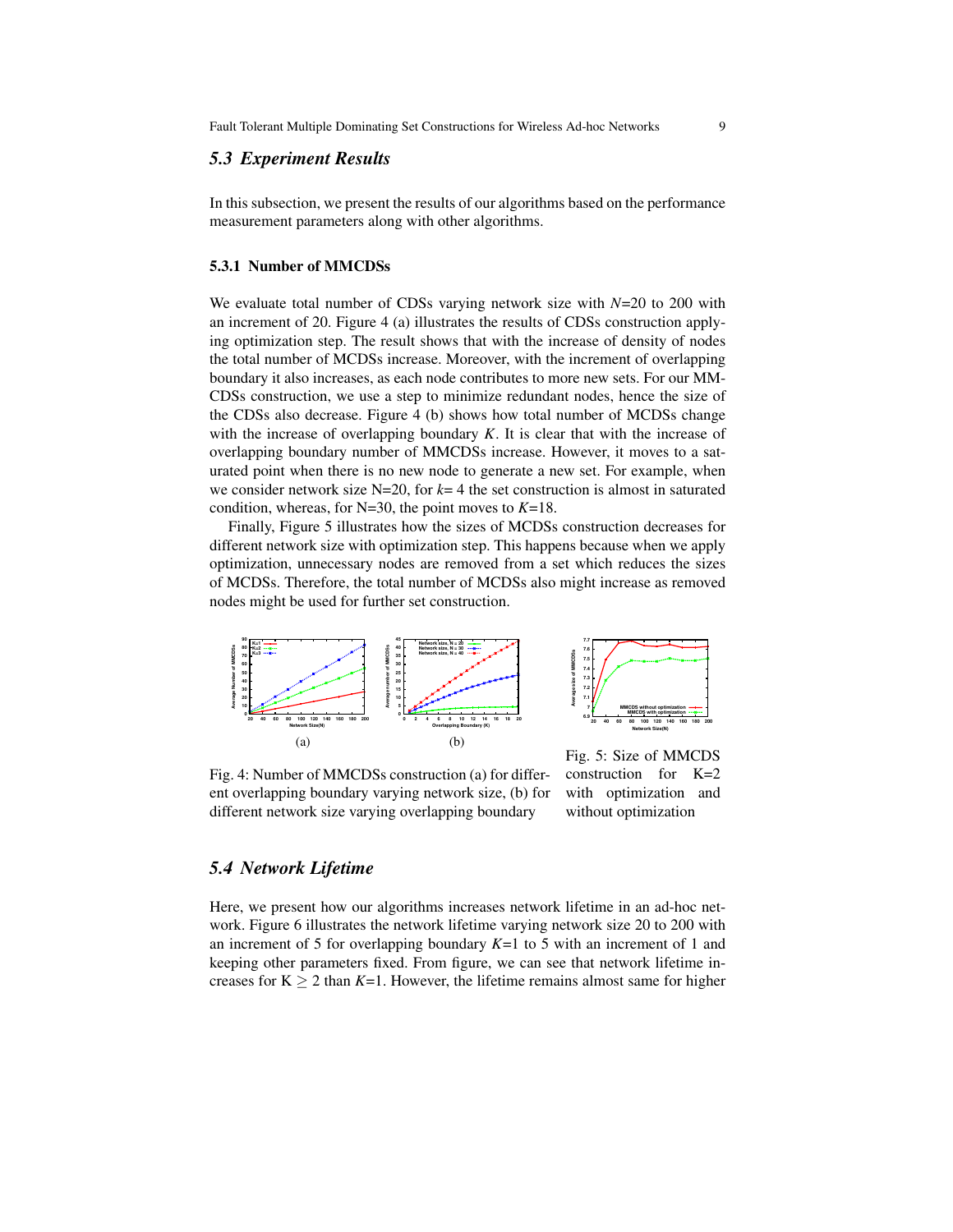values of K. Therefore, if we use overlapping boundary *K*=2 or close to 2, then we can achieve maximum network life. Additionally, we represent here in Figure 7, the relation of network lifetime with *K* more elaborately for two types of graph: sparse (number of nodes are minimum) and dense graph (number of nodes are maximum). Here, we represent the values of average network lifetime for overlapping boundary *K*= 1 to 20. From figure, we can observe that for both types of graph give higher values for *K*=2 or near values of 2.



Fig. 6: Average network lifetime for different overlapping boundary varying network size

Fig. 7: Results of average network lifetime for different overlapping boundary values on (a) Sparse graph and (b) Dense graph

# *5.5 Network Fault Tolerance*

Here, we present how network fault tolerance changes if we apply our algorithms in an ad-hoc network varying the overlapping boundary *K*. Figure 8 illustrates the network fault tolerance for overlapping boundary *K*=1 to 5 with an increment of 1. Other parameters remain fixed here also. From figure, we can see that network fault tolerance for  $K=1$  increases with the increase of network side. For, network size of 200, it can tolerate approximately 20 faults on average. Although the number of MMCDSs increase gradually for other values of  $K \geq 1$  (Figure 4), the fault tolerance values don't increase with that similar proportion. For example, for network size 200, when *K*=2, the network can handle almost 24 node failures. However, for same network size, the network can handle nearly 27 node failures for *K*=5. Therefore, we can say that more overlapping boundaries although generate more MCDSs, the fault tolerance doesn't improve that much. Figure 9 shows how *K* changes the fault tolerance for different network. It can be observed that, *K* has similar effects for all types of network.

## *5.6 Average Forwarding Nodes*

Figure 10 represents average forwarding nodes for different network sizes for different algorithms. Here, in 10 (a) we compare our centralized MMCDSs algorithm with  $K=1$  and  $K=2$ . From, figure we can see that, average forwarding nodes increase almost linearly for each algorithm. It is obvious that a single MCDS has less nodes forwarding than any other algorithms. However, our algorithm has better result than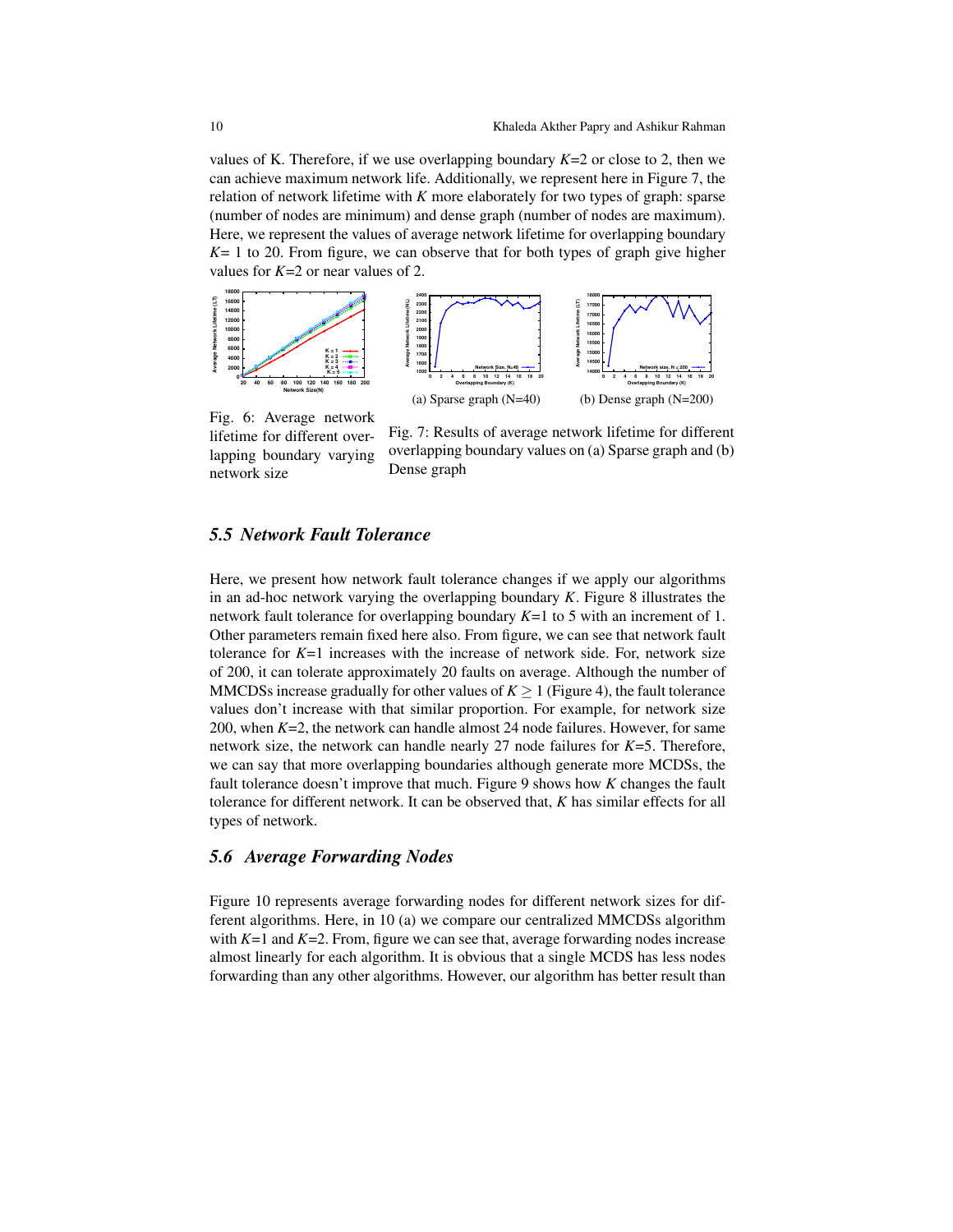

Fig. 8: Average Network Fault Tolerance for different overlapping boundary varying network size

Fig. 9: Results of average Fault Tolerance for different overlapping boundary values on (a) Sparse graph and (b) Dense graph

1-2 CDS which is a general case of k-m CDS. Additionally, Figure 10 (b) shows the average node forwarding values of our algorithm along with the basic dominant pruning algorithm for packet forwarding. Although we consider here multiple sets construction, our algorithm performs nearly the basic one.



Fig. 10: Average Forwarding Nodes of (a) centralized and (b) distributed algorithms along with our MMCDSs with *K*=1 and *K*=2

## 6 Conclusion and Future work

In this paper, we concern about network lifetime and fault tolerance of wireless ad-hoc networks. Therefore, for efficient communication among nodes over the network, we construct multiple connected dominating sets using possible minimum nodes. We can use those sets in round robin fashion to enhance network lifetime or keep as back up of active sets to handle system fault tolerance. However, always disjoint sets constructions might not be possible. Therefore, we introduce a user defined overlapping boundary which indicates in how much sets a node can be present. We apply the strategy both in centralized and distributed version of our algorithm. A comprehensive simulation results is presented to analyse the behaviour of the developed algorithms. However, when we consider overlapping boundary  $K \geq 2$ , we only consider the worst case for calculating average fault tolerance. If we could consider all possible cases of node failures, the fault tolerance would improve more